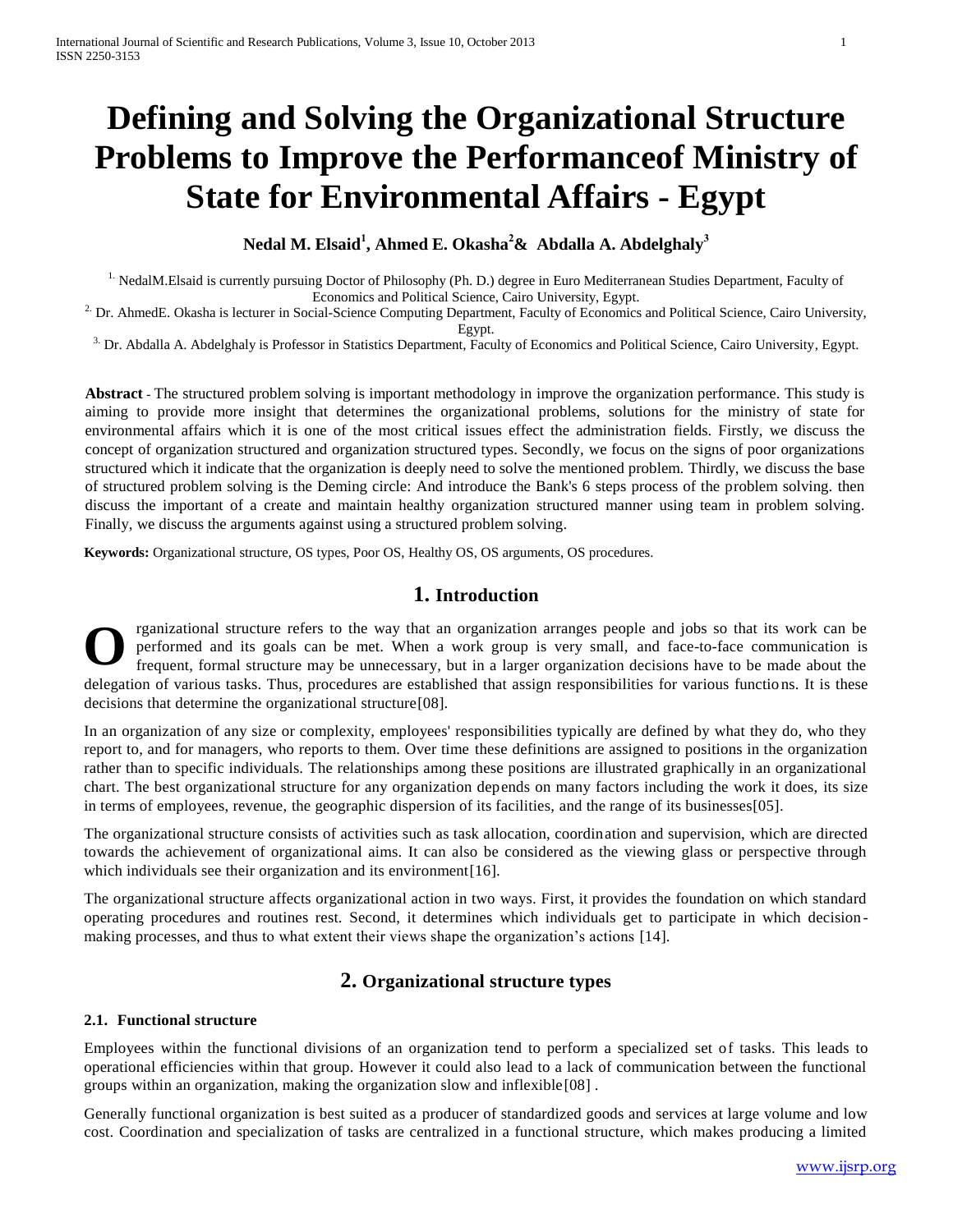International Journal of Scientific and Research Publications, Volume 3, Issue 10, October 2013 2 ISSN 2250-3153

amount of products or services efficient and predictable. Moreover, efficiencies can further be realized as functional organizations integrate their activities vertically so that products are sold and distributed quickly and at low cost. For instance, a small business could make components used in production of its products instead of buying them[03].

A disadvantage of functional groupings is that people with the same skills and knowledge may develop a narrow departmental focus and have difficulty appreciating any other view of what is important to the organization; in this case, organizational goals may be sacrificed in favor of departmental goals. In addition, coordination of work across functional boundaries can become a difficult management challenge, especially as the organization grows in size and spreads to multiple geographical locations[02].

# **2.2. Divisional structure**

Also called a "product structure", the divisional structure groups each organizational function into a division. Each division within a divisional structure contains all the necessary resources and functions within it[09]. Divisions can be categorized from different points of view. One might make distinctions on a geographical basis (a US division and an EU division, for example) or on product/service basis (different products for different customers: households or companies). In another example, an automobile company with a divisional structure might have one division for SUVs*(Sport Utility Vehicle*), another division for subcompact cars, and another division for sedans. Each division may have its own sales, engineering and marketing departments.

Organizations that are spread over a wide area may find advantages in organizing along geographic lines so that all the activities performed in a region are managed together. In a large organization, simple physical separation makes centralized coordination more difficult[06]. Also, important characteristics of a region may make it advantageous to promote a local focus. For example, marketing a product in Western Europe may have different requirements than marketing the same product in Southeast Asia. Companies that market products globally sometimes adopt a geographic structure. In addition, experience gained in a regional division is often excellent training for management at h igher levels.

Large, diversified companies are often organized according to product. All the activities necessary to produce and market a product or group of similar products are grouped together. In such an arrangement, the top manager of the product grou p typically has considerable autonomy over the operation. The advantage of this type of structure is that the personnel in the group can focus on the particular needs of their product line and become experts in its development, production, and distribution. A disadvantage, at least in terms of larger organizations, is the duplication of resources[08]. Each product group requires most of the functional areas such as finance, marketing, production, and other functions. The top leadership of the organization must decide how much redundancy it can afford [05].

#### **2.3. Matrix structure**

The matrix structure groups employees by both function and product. This structure can combine the best of both separate structures. A matrix organization frequently uses teams of employees to accomplish work, in order to take advantage of the strengths, as well as make up for the weaknesses, of functional and decentralized forms[09]. An example would be a company that produces two products, "product a" and "product b". Using the matrix structure, this company would organize functions within the company as follows: "product a" sales department, "product a" customer service department, "product a" accounting, "product b" sales department, "product b" customer service department, "product b" accounting department. Matrix structure is amongst the purest of organizational structures, a simple lattice emulating order and regularity demonstrated in nature.

Because the matrix structure is often used in organizations using the line-and-staff setup, it is also fairly centralized. However, the chain of command is different in that an employee can report to one or more managers, but one manager typically has more authority over the employee than the other manager(s). Within the project or team unit, dec ision making can occur faster than in a line-and-staff structure, but probably not as quickly as in a line structure[05].

**Weak/Functional Matrix**: A project manager with only limited authority is assigned to oversee the cross functional aspects of the project. The functional managers maintain control over their resources and project areas[03].

**Balanced/Functional Matrix**: A project manager is assigned to oversee the project. Power is shared equally between the project manager and the functional managers. It brings the best aspects of functional and projectized organizations. However, this is the most difficult system to maintain as the sharing of power is a delicate proposition[03].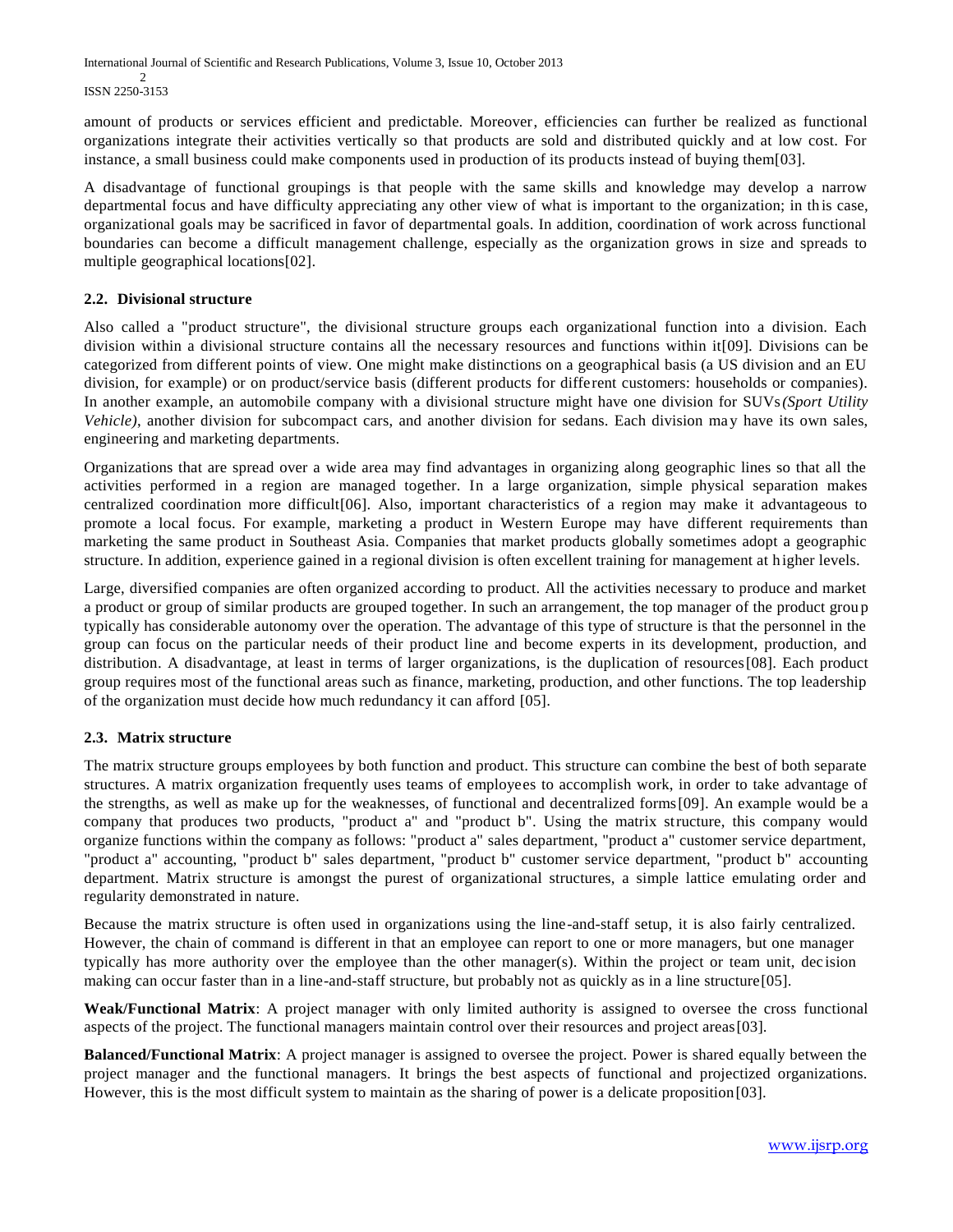International Journal of Scientific and Research Publications, Volume 3, Issue 10, October 2013 3 ISSN 2250-3153

**Strong/Project Matrix:** A project manager is primarily responsible for the project. Functional managers provide technical expertise and assign resources as needed[03].

# **3. Signs of Poor Organizational Structure**

The organizational structure of a business is the framework that facilitates communications and efficient work processes. When business problems emerge, signs often exist within the design or components of the organizational structure. In some cases, these signs can be early indicators of significant problems that need to be addressed[20].

# **Low Productivity**

Productivity is a key metric for almost every business. Low productivity levels can indicate a problem in an organization's structure. Through inefficient resource allocation, poor vertical communication and employee empowerment constraints, employees may not have the proper environment to complete their work assignments in an efficient manner.

# **Unequal Workload**

Poor organizational structure can cause an unequal distribution of work between departments or divisions. When some areas of a company are routinely understaffed and work overtime to meet workload requirements, while other areas struggle to find sufficient work to keep every employee busy, the organizational structure has not been optimized for business requirements.

# **Lines of Communication Unclear**

Employees routinely bypassing the standard chain of command in a company could be a sign of poor organizational design. Employees with complaints or suggestions should typically provide feedback to their manager or occasionally to their manager's boss. In an optimal business, employees should feel their voices are heard through the standard management path. In an organization with a poor structure, employees may feel the need to go directly to a department head, vice president or even the president to express concerns or recommendations.

# **Lack of Teamwork**

Bad organizational structure does little to foster the concept of teamwork. Departments may be unwilling or unable to cooperate with each other, and workers within departments may not feel a sense of camaraderie [04]. Workers may focus on their individual tasks and not offer assistance to others unless directed to do so by a supervisor.

# **Slow Decision Making**

Slow decisions can hamper sales opportunities and innovations. If an organizational structure is not optimized to direct decision making authority to the appropriate person, or must travel through multiple layers of management before a result is rendered, the organizational structure may need to be changed $[03]$ . A leaner or departmental decision-making process may be needed to foster an innovative spirit in the company.

# **Lack of Innovation**

Companies with bad organizational structure are often slow to innovate. A pipeline for new ideas may not exist, and even if it does, poor communication may mean that the idea never reaches the right source for development and implementation. Consequently, workers who come up with new ideas may keep them to themselves or take them to a new employer.

# **4.Organizational problems of Environmental Affairs**

Although an increased financial allocations for environmental and sustainable development over the long run there are common and variety of problems, such as bloated management , poor communication and poor customer service.

Evaluation and reporting of the Egyptian's environment, on the hand the Assumptions which should put in our consideration the UNDP-GEF (United Nations Development Programme - [Global EnvironmentFacility\)M](http://unfccc.int/files/meetings/doha_nov_2012/decisions/application/pdf/cop18_gef.pdf)edium-Size Project (MSP) document as follows [10,12]: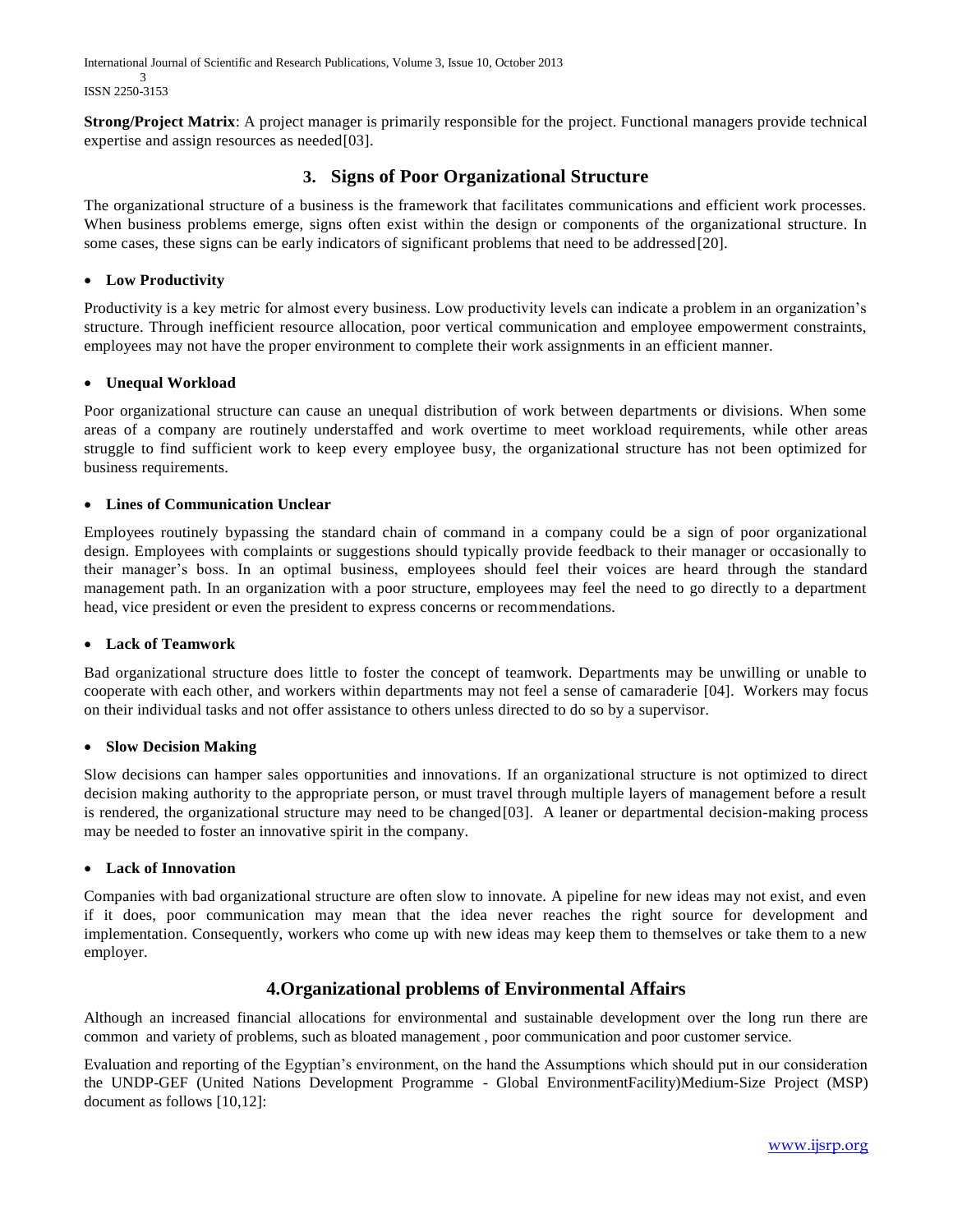International Journal of Scientific and Research Publications, Volume 3, Issue 10, October 2013 4

ISSN 2250-3153

- Weak accountabilities, particularly at the individual level.
- Weak integration of technical and scientific expertise. This leads to gaps/duplications in activities between different technical and scientific institutions.
- Poor coordination between entities responsible for the data collection and management. This is primarily resulting from a lack of institutional frameworks to specify this coordination. This lack of coordination leads to incompatibilities of data and data collection and management, resulting in limitations of data exchange thus leading to gaps/duplications in data collection.
- Lack coordination of project activities with related government and donor-funded initiatives.
- Miss all appropriate government and non-government stakeholders are involved in the project.
- Administration problems when disbursement of funds as per operational procedures consistent with financial management standards of the Government and UNDP-GEF.

The Environment Affairs organizations structure could be represent more the than structure from **Functional structure that**  Employees within the functional divisions of an organization tend to perform a specialized set of tasks, for instance the nature protection , climate change department (Figure 1)**. Divisional structure that** Divisions can be categorized from different points of view. One might make distinctions on a geographical basis ( Cairo governorate and Alx. governorate for example) (Figure 2 & figure 3). **Matrix structure that** The employees by both function and product. This structure can combine the best of both separate structures. A matrix organization frequently uses teams of employees to accomplish work, in order to take advantage of the strengths, as well as make up for the weaknesses, of functional and decentralized forms [109]. for instance the Industrial Pollution project and [Eco-friendly Products p](http://www.eeaa.gov.eg/English/main/env_ecofriendly_prod.asp)roject (Figure 4),



Figure 1. functional structure model in ministry of state for environmental affairs (MSEA)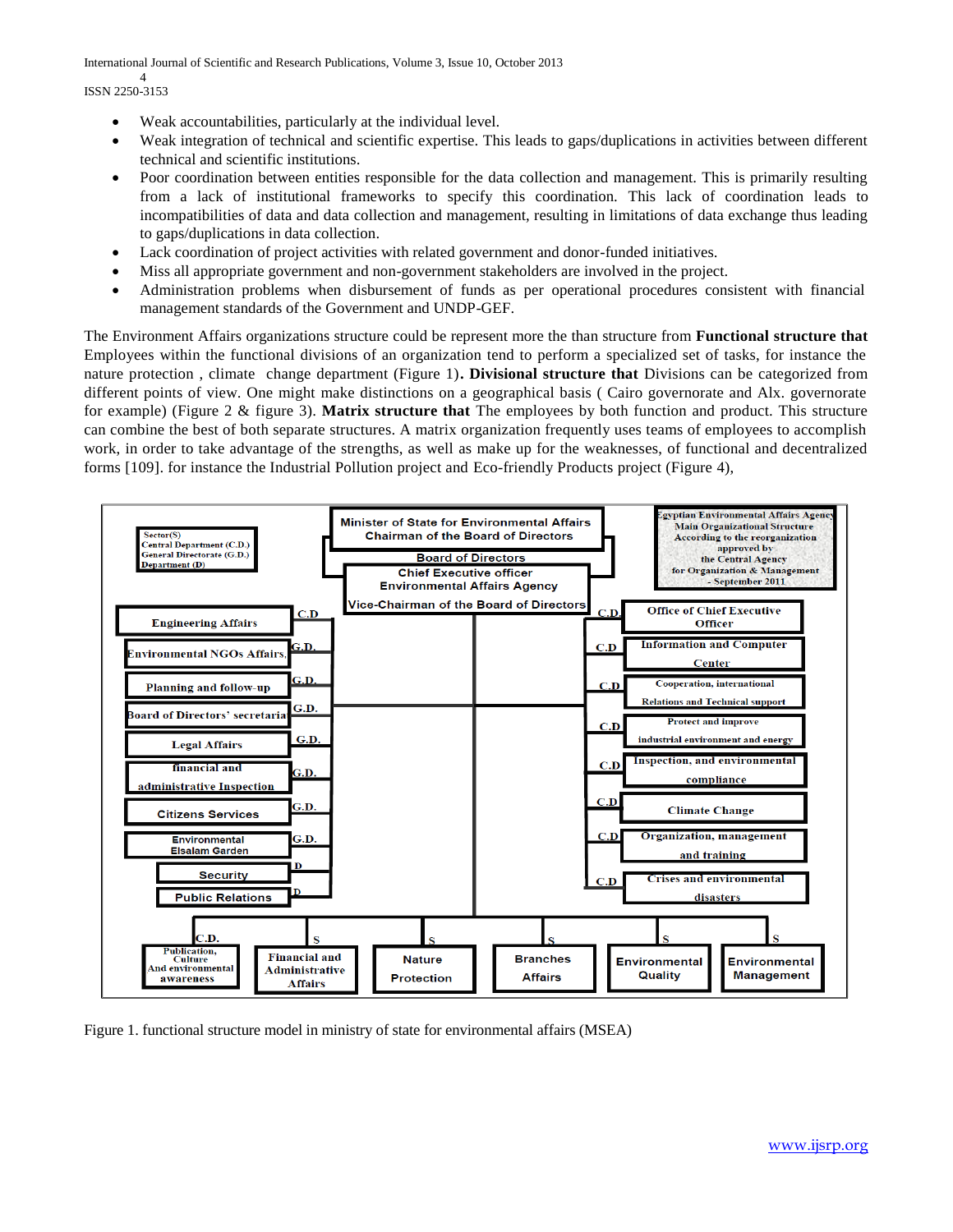International Journal of Scientific and Research Publications, Volume 3, Issue 10, October 2013

5 ISSN 2250-3153



Figure 2. Divisional structure model in ministry of state for environmental affairs (MSEA) 1/2



Figure 3. Divisional structure model in ministry of state for environmental affairs (MSEA) 2/2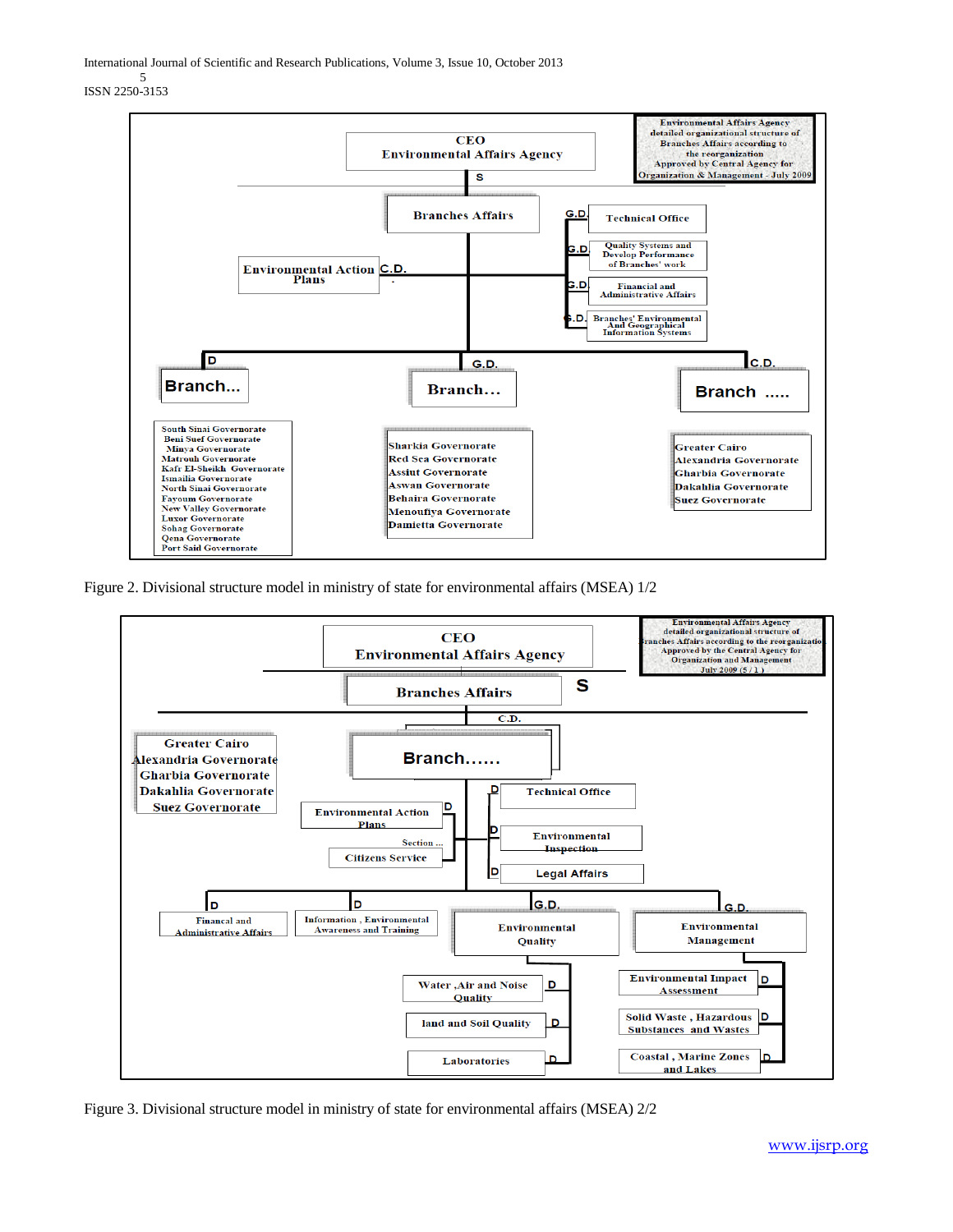International Journal of Scientific and Research Publications, Volume 3, Issue 10, October 2013

6 ISSN 2250-3153



Figure 4. Divisional matrix model in ministry of state for environmental affairs (MSEA)

# **5. Solutions of organizational problems of Environment Affairs**

To improve a organization's performance by successfully solving problems that is causing dissatisfaction for internal or external customers we need focus on Elimination of Root Cause problems.

Organizational change is the movement of an organization from one state of affairs to another. A changein the environment often requires change within the organization operating within that environment[13]

Change in almost any aspect of a organization's operation can be met with resistance, and different cultures can have different reactions to both the change and the means to promote the change. To better facilitatenecessary changes, several steps can be taken that have been proved to lower the anxiety of employees and ease the transformation process. Often, the simple act of including employees in the change process can drastically reduce opposition to new methods. In some organizations, this level of inclusion is not possible, and instead organizations can recruit a small number of opinion leaders to promote the benefits of coming changes[05].

Organizational change can take many forms. It may involve a change in a company's structure, strategy , policies, procedures, technology, or culture. The change may be planned years in advance or may be forced on an organization because of a shift in the environment. Organizational change can be radical and swiftly alter the way an organization operates, or it may be incremental and slow. In any case, regardless of the type, change involves letting go of the old ways in which work is done and adjusting to new ways[06]. On the other hand we need to focus in two terms whenever we need to plan, to create and to maintain the new organizational structure form:

# **Centralization**

Organizations with a centralized structure have several layers of management that control the company by maintaining a high level of authority, which is the power to make decisions concerning business activities. With a centralized structure, line and staff employees have limited authority to carry something out without prior approval. This organizational structure tends to focus on top-down management, whereby executives at the top communicate by telling middle managers, who then tell first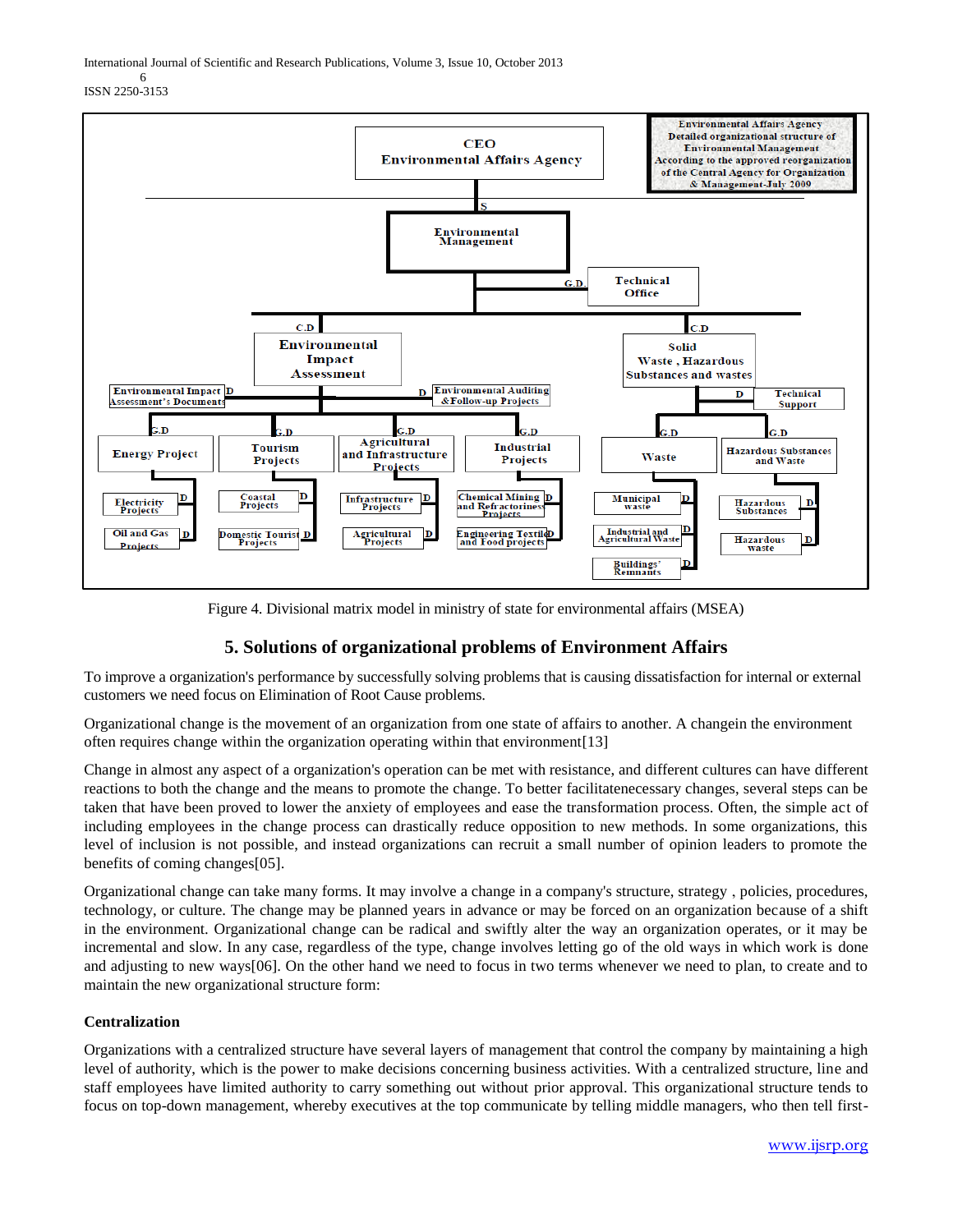International Journal of Scientific and Research Publications, Volume 3, Issue 10, October 2013 7 ISSN 2250-3153

level managers, who then tell the staff what to do and how to do it. Since this organizational structure tends to be fairly bureaucratic, employees have little freedom. Centralized organizations are known for decreased span of control a limited number of employees report to a manager, who then reports to the next management level, and so on up the ladder to the Head [14].

### **Decentralization**

Because individual creativity can be stifled and management costs can be greater in a centralized organization, many organizations continue to downsize into a more decentralized structure. Decentralization seeks to eliminate the unnecessary levels of management and to place authority in the hands of first line managers and staff thus increasing the span of control, with more employees reporting to one manager. Because more employees are reporting to a single manager than before, the managers are forced to delegate more work and to hold the employees more accountable. Downsizing has also helped to change the flow of communication, so that top management hears staff concerns and complaints in a more direct manner and management has a more hands on approach. The hands on approach involves less bureaucracy, which means there is a faster response to situations that demand immediate attention. This structure also takes advantage of bottom up communication, with staff issues being addressed in a timely manner [15].

The restructuring generally takes place at the mid management level. Because some middle managers have lost their jobs, been laid off, or simply taken advantage of early retirement and severance packages, their positions have been phased out, thus helping to reduce unnecessarycostly salaries and increasing employee span of control. Many middle managers who stayed in their current "positions" found that their jobs have changed to being coaches, or team leaders, who allow their employees greater freedom in completing their work responsibilities [16].

The chain of command is the protocol used for communication within organizations. It provides a clear picture of who reports to whom. Quick decisions can be made in decentralized organizations because approval usually has to come only from the manager one level higher than the person making the decision.

**Finally**The tendency is to offer decentralization, in which some power is devolved to field level, as a solution to the problem of tensions between field offices and headquarters. However, decentralization can have the paradoxical effect of increasing bureaucracy as organizations devolving power on the one hand, tend to set up all sorts of control measures on the other.

# **6. The methodology of structured problem solving**

#### **6.1 concept**

It should be important to understand the concept of problem and structured problem solving. it is known that a problem is defined as a discrepancy between an existing standard or expectation and the actual situation[09].

Heads have define the concept of structured problem solving as a structured process that identifies, analyzes, and eliminates the discrepancy between the current situation and an existing standard or expectation, and prevents recurrence of the root cause[08].

# **6.2. Structured problem solving methodology**

it has been developed the structured problem solving methodology in the early years of the quality revolution. [16] . Through the structured problem solving, identifying the root cause and implement a solution that prevents recurrence and contributes to quality continuous improvement. Within the quality development, there are the deferent forms of the problem solving methodology [04].

#### **6.3. The procedure and the tools of structured problem solving**

Base on the Deming cycle[20]. it has been developed the common procedure of the structured problem solving, which will give us a snapshot of the structured problem solving. there are 6 steps in the problem-solving process. They should normally be taken in sequence (Figure 4).

**Step 1:** Identifying and selecting problem. It is necessary to define a problem as the difference between the target and the actual. A problem report should be written base on measurements.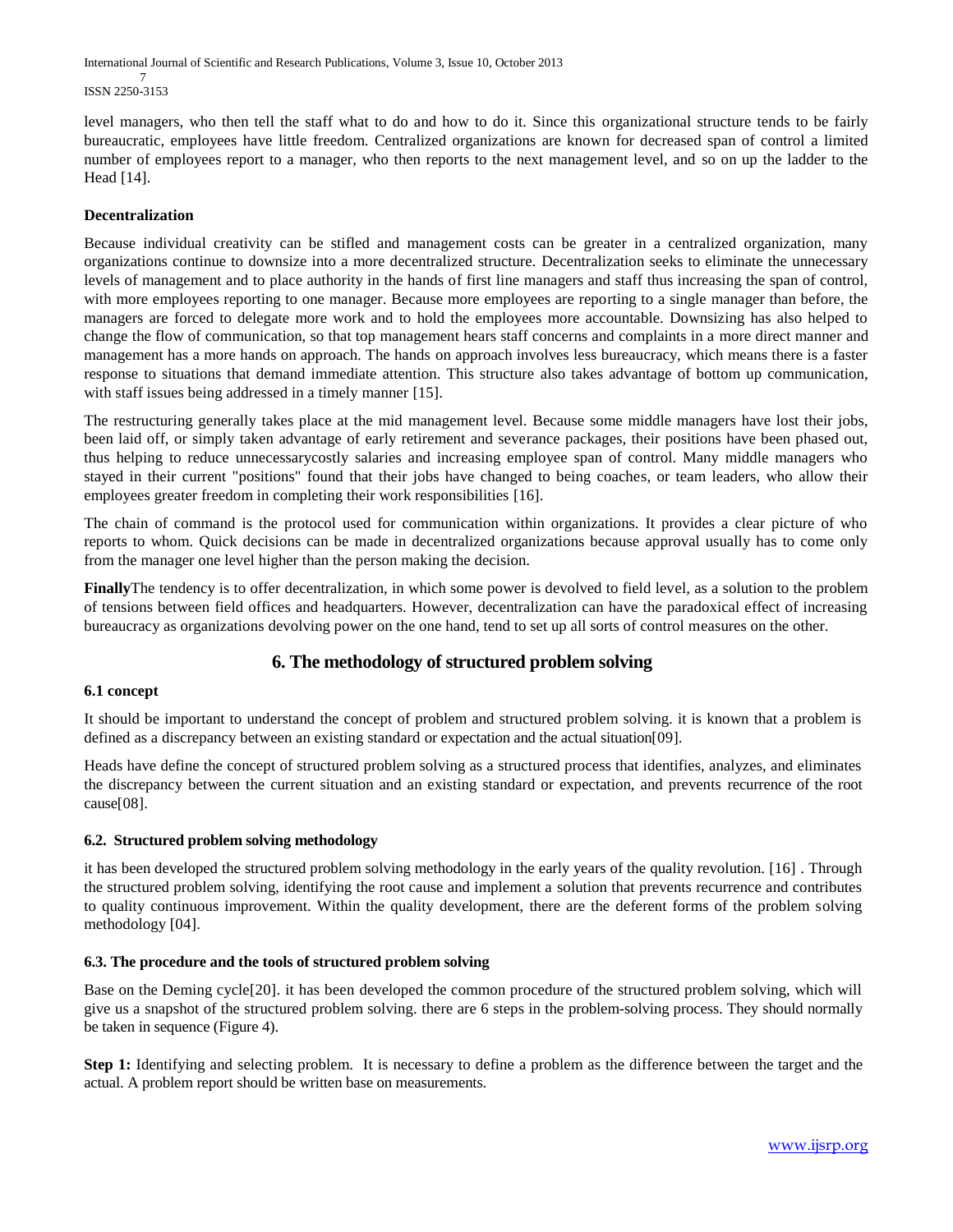International Journal of Scientific and Research Publications, Volume 3, Issue 10, October 2013 8 ISSN 2250-3153

**Step 2:** Analyzing the problem cause. In this step, only spend time on finding the cause(s) and not to go to think about the solutions.

**Step 3:** Generating potential solutions. It is necessary to explore alternatives because only one solution is not good enough.

**Step 4:** Selecting and planning the best solution. Makes sure the right people do the right things at the right time and planning the best solution results in low cost.

**Step 5:** Implementing the solution. Seeing the job through to conclusion is necessary, with appropriate contingency lanning in case some of the new ideas do not quite work out.

**Step 6:** Evaluating the solution. Reviewing the results is very important, that will be sure the problem really has been solved.



Figure 5. The Problem-Solving Process (Bank, 1992)

# **7. Create & Maintain a Healthy Organizational Structure**

A healthy organizational structure allows its employees to focus on producing quality products and services. Effective organizations provide opportunities to its employees to develop new skills. This allows the staff to constantly improve business operations and ensures that the company maintains a competitive edge required to thrive in a dynamic global marketplace. Crea ting a healthy organizational structure begins by assessing the company's needs. Sustaining the structure involves running events and programs to maintain a productive workplace[20].

# **Step 1**

Analyze the policies and procedures. Structure the management framework to support efficient production. For example, to create an effective organization, arrange The personnel into functional groups, such as Finance, Purchasing, Marketing, Sales and Hu man Resources. Align each group's performance goals with the company's strategic objectives. Create or revise the organization's mission, vision and goals. Account for social and economic changes.

# **Step 2**

Document the company's hierarchical structure and publish it on the company's website, through email or in print form. This allows everyone in the company to see the reporting structure, associated roles and responsibilities.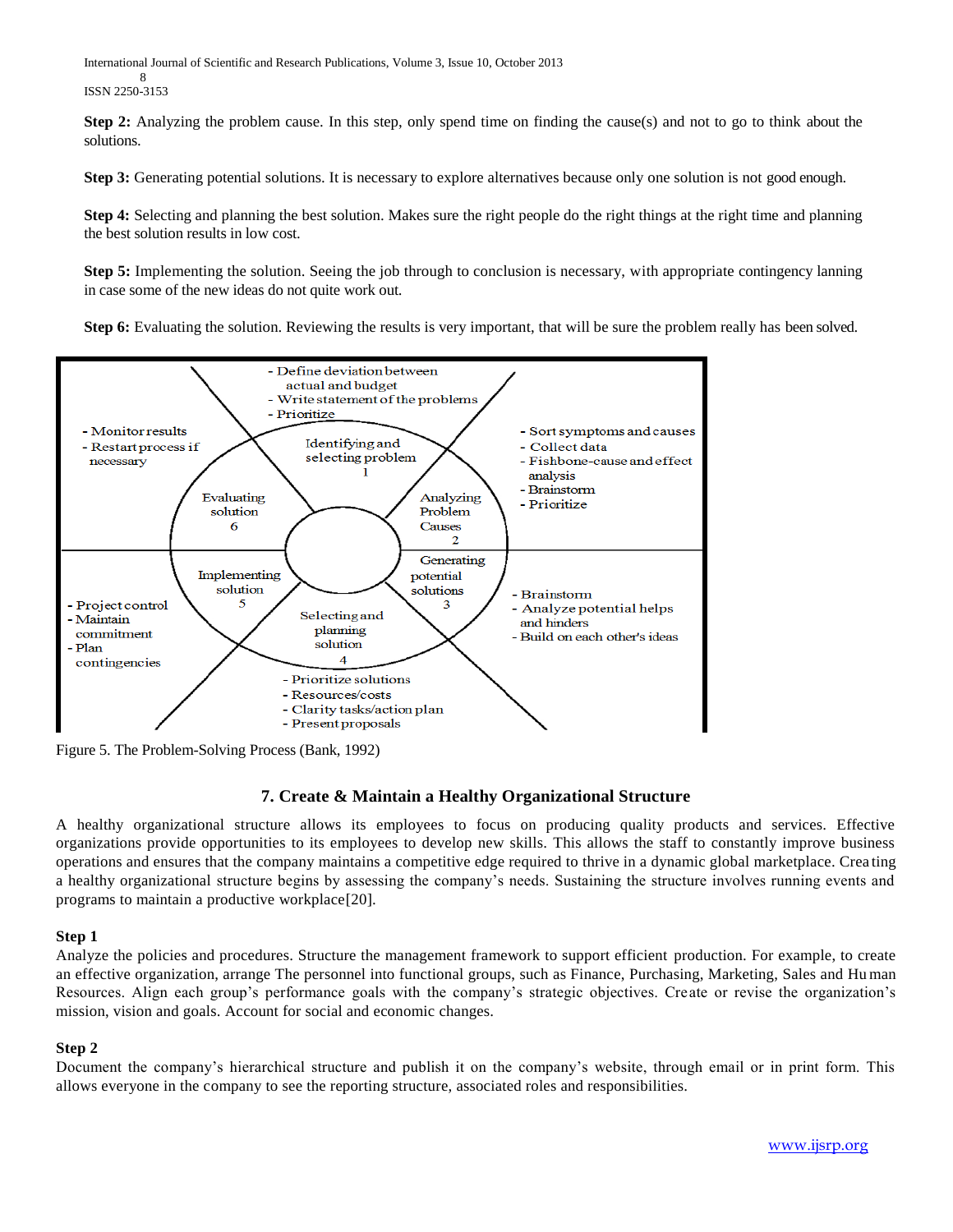International Journal of Scientific and Research Publications, Volume 3, Issue 10, October 2013 9 ISSN 2250-3153

#### **Step 3**

Use the resources provided by the Society of Human Resource Management website to learn about industry trends. For example, use the State and Local Resources website to get information about state law updates for the state. Ensure the business adheres to regulations, such as family leave laws or hours of rest required in the state. These contribute to maintaining a healthy orga nization.

#### **Step 4**

Conduct an annual survey using online questionnaires, such as Zoomerang, SurveyMonkey, Qualtrics or Google Docs forms. Invite employees to respond anonymously to the survey to gauge how well the environment supports employees. A comprehensive survey allows you to measure employee perceptions of company operations. By running the survey annually, you can compare results from year to year and determine the success of intervention programs you run.

#### **Step 5**

Identify areas that need improvement to maintain a healthy and safe workplace. Using tools available from websites, such as the Mind Tools Problem Solving Techniques website, create cause and effect diagrams to isolate problems.

#### **Step 6**

Help the employees adapt to change by communicating regularly with the staff. For example, publish a mont hly newsletter that describes upcoming events, changes in personnel and new company directions. Ensure that all employees respect and support the people around them by facilitating sessions in valuing cultural diversity, handling workplace conflict and time management. Professional development enables employees to act appropriately in today's often turbulent world.

#### **Step 7**

Encourage employees to share their skills and knowledge using social media technology such as wikis, blogs and forums. In addition to providing meaningful connections to people who may not work in the same location, online communication documents knowledge attained, such as troubleshooting procedures and solutions.

#### **Step 8**

Provide opportunities for personnel to receive coaching and mentoring to further their careers. A healthy organization recognizes the value of individual achievements. By providing feedback and advice, executive leaders can groom new personnel to take on additional responsibilities. This helps the company's bottom line as well.

#### **Step 9**

Implement performance-based management. Evaluating employees on their ability to achieve their own goals establishes personal accountability. By retaining and developing motivated employees, the company can maintain its competitive edge.

#### **Step 10**

Establish professional skills development programs to help all employees at every level do their jobs better. Encourage emplo yees to take and pass exams associated with professional credentials, such as the Project Management Professional, Microsoft Cert ified Professional or other certifications associated with the industry.

# **8. The arguments against using a structured problem solving**

The structured problem solving methodology has developed several decades, it is natural that some arguments against using a structured problem solving.

#### **8.1. The argument about the problem solving process**

The structured problem solving process has long lead time. Firstly who need to use the statistical tools and powerful members from inside and outside the organization as well to study, identify the problem and analysis the root cause of problem, generate the potential solutions, then make out the action plan, to fix the problem[09].

#### **8.2. The argument about the solving conflict of interest**

A conflict of interest is a set of circumstances that creates a risk that professional judgment or actions regarding a primary interest will be unduly influenced by a secondary interest. Conflicts of interest are not always obvious. A conflict of interest is any situation that might cause an impartial observer to reasonably question whether your actions are influenced by considerations of private interest. "Private interest" can include financial interests, interests related to your personal relationships, or interests related to your other outside activities[14].